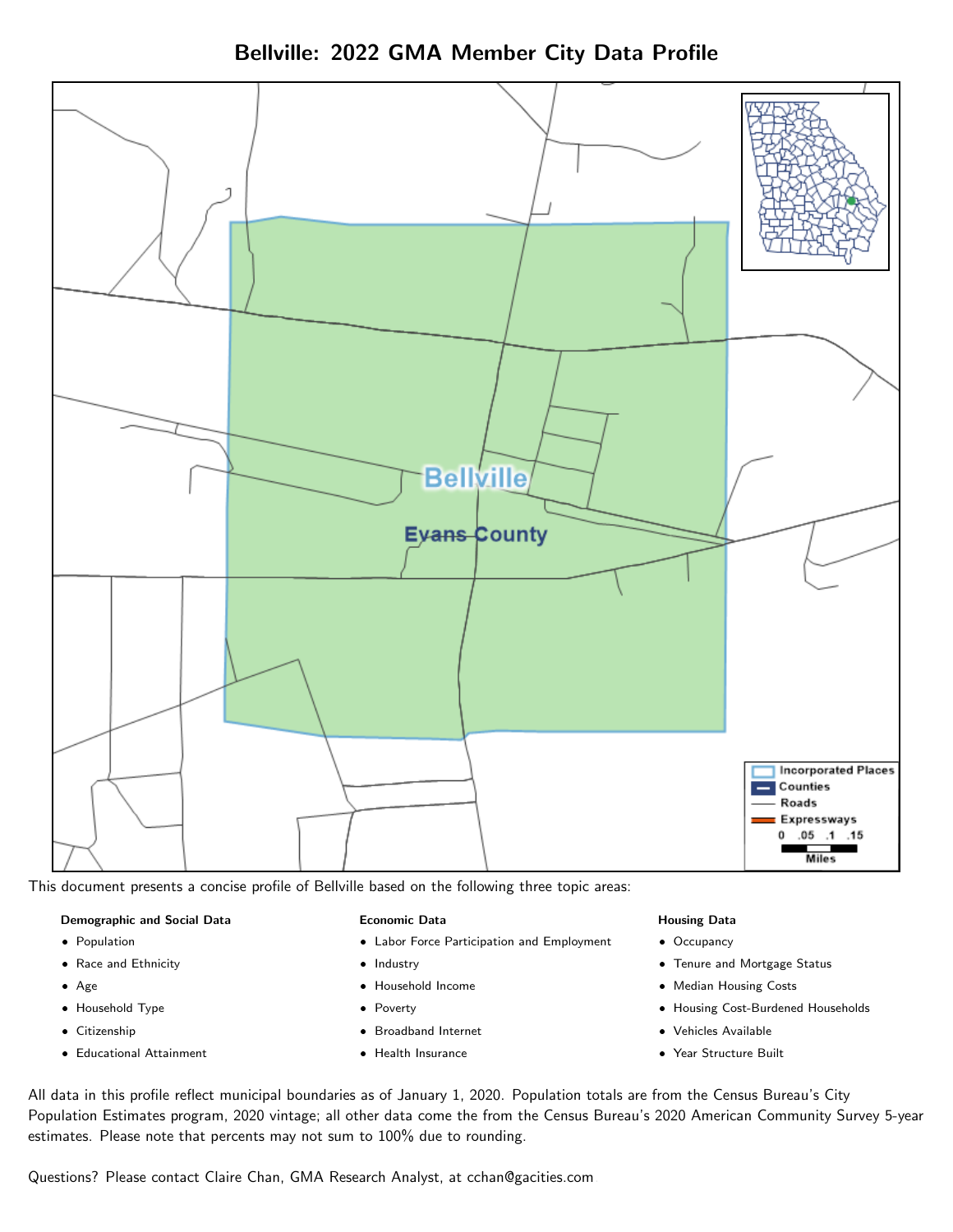# Bellville: Demographic and Social





#### **Citizenship**

| <b>Native Born</b><br>100% |  |
|----------------------------|--|

Source: American Community Survey, 2020 5-year estimates, table B05002 Source: American Community Survey, 2020 5-year estimates, table B15002

#### Race and Ethnicity

Household Type



Source: U.S. Census Bureau, City Population Estimates, 2020 vintage Source: American Community Survey, 2020 5-year estimates, table B03002

# Married Couple Family 39%  $\sin$ gle-headed Family 7% Non-family 54%

Source: American Community Survey, 2020 5-year estimates, table B01001 Source: American Community Survey, 2020 5-year estimates, table B11001

#### Educational Attainment



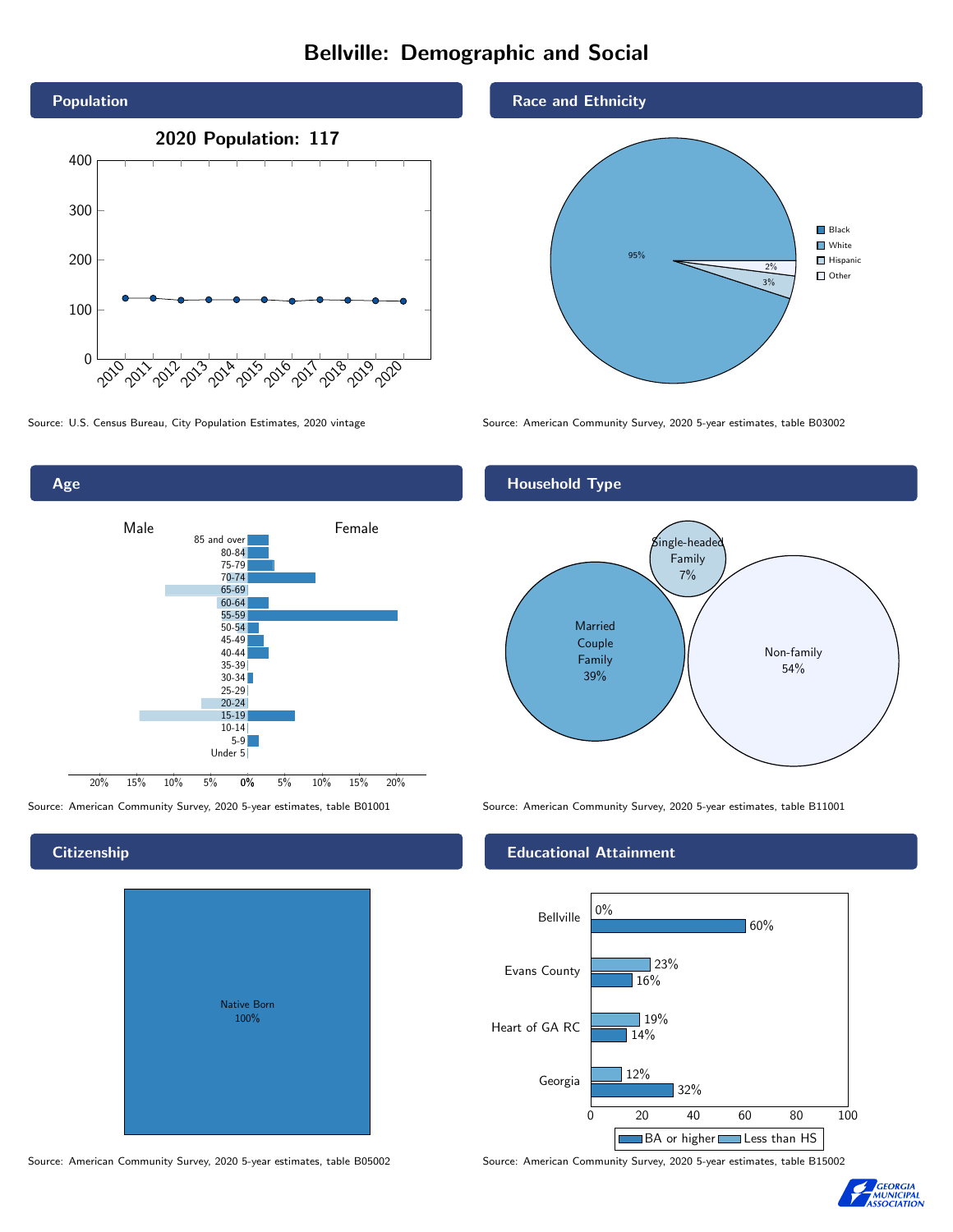# Bellville: Economic



Source: American Community Survey, 2020 5-year estimates, table B23001 Note: Unemployment rate is based upon the civilian labor force.

#### Household Income



Source: American Community Survey, 2020 5-year estimates, tables B19013 and B19025 Source: American Community Survey, 2020 5-year estimates, table B17010



Source: American Community Survey, 2020 5-year estimates, table B28002 Source: American Community Survey, 2020 5-year estimates, table B18135

#### Industry

| Agriculture, forestry, fishing and hunting, and mining      | $0\%$ |
|-------------------------------------------------------------|-------|
| Construction                                                |       |
| Manufacturing                                               | 8%    |
| <b>Wholesale Trade</b>                                      | $0\%$ |
| Retail Trade                                                | 10%   |
| Transportation and warehousing, and utilities               |       |
| Information                                                 |       |
| Finance and insurance, real estate, rental, leasing         |       |
| Professional, scientific, mgt, administrative, waste mgt    |       |
| Educational services, and health care and social assistance |       |
| Arts, entertainment, recreation, accommodation, food        |       |
| service                                                     |       |
| Other services, except public administration                |       |
| Public administration                                       |       |

Source: American Community Survey, 2020 5-year estimates, table C24030

#### Poverty



#### **Health Insurance**